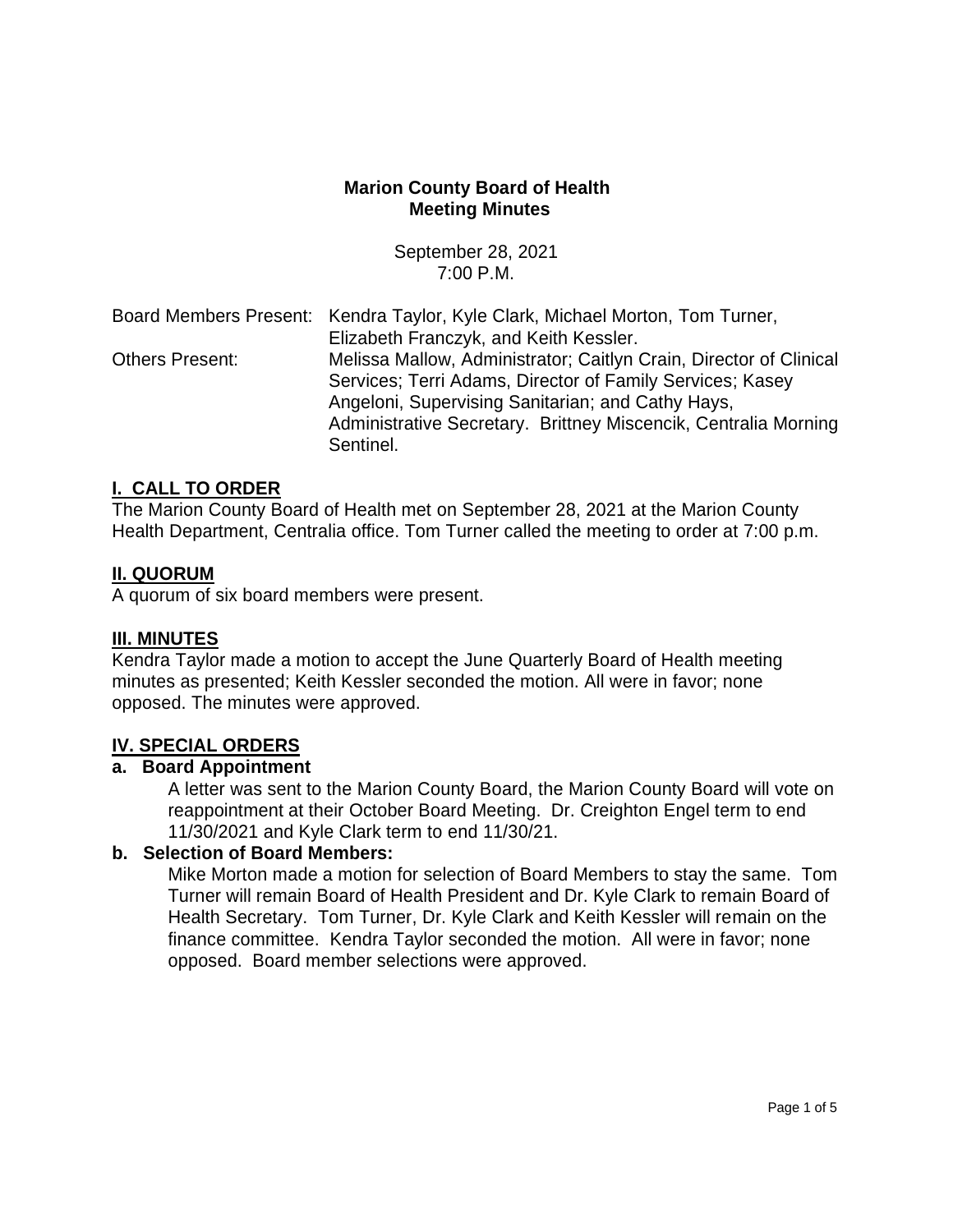# **V. FINANCIAL REPORT**

Tom Turner called for a review of the financial report. Melissa Mallow reported the cash flow balance at the end of the 3rd Quarter is \$1,091,975.11.

The revenue for the end of the 3rd Quarter is \$1,196,190.77 or 62% of the budget.

Expenditures for the end of the 3rd Quarter are \$1,080.118.03 or 56% of the budget.

Revenue over Expenditures is a positive \$116,072.74.

Accounts Receivable are: \$54,019.54

Private Insurance \$3,320.00 Public Aid \$1,305.00 Managed Care \$6,011.40

Keith Kessler made a motion to accept the financial report; Kyle Clark seconded the motion. All were in favor; none opposed. The financial report was approved.

## **VI. OLD BUSINESS**

None.

## **VII. NEW BUSINESS**

#### **a. Activities:**

#### **1. Environmental Health: Kasey Angeloni, Supervising Sanitarian**

Dan Tahtinen inspected all Long Term Care Facilities before the latest COVID-19 spike. Dan is currently working on school fall inspections.

#### **2. Nursing: Caitlyn Crain, Director of Clinical Services STD Testing Information:**

STD testing at the health department is still currently suspended due to COVID-19.

This quarter:

53 STD/Syphilis/HIV cases were investigated.

## **Lead Poisoning Prevention Services:**

7 current lead poisoning open cases.

#### **Lab Tests:**

206 clients had private pay labs drawn and 8 through our Quest Lab Card service.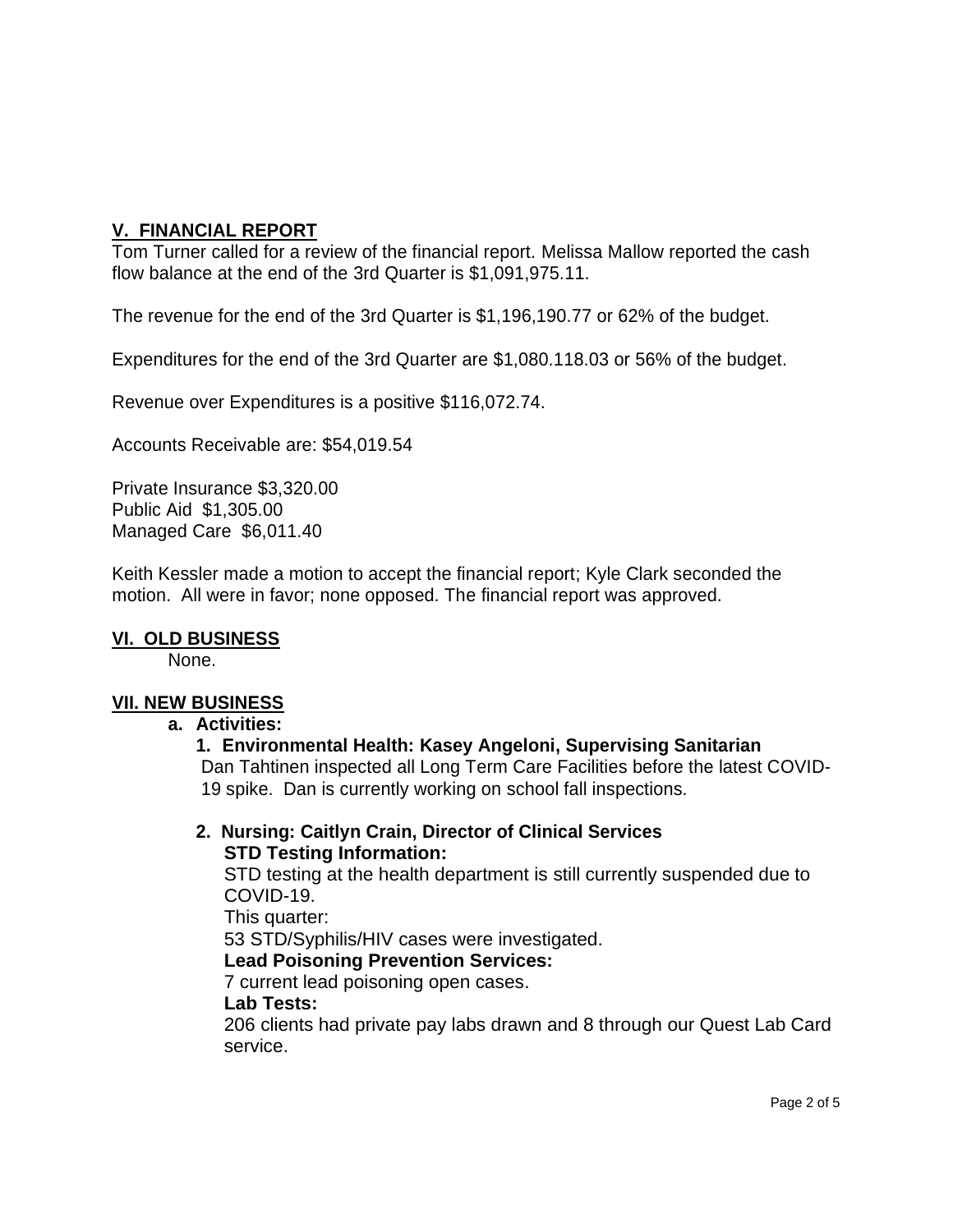#### **Communicable Diseases:**

42 communicable disease reports were investigated this quarter. **FIT tests:**

This quarter 0 FIT tests were completed.

#### **Immunizations:**

A total of 65 adult vaccines were administered. A total of 551 pediatric vaccines were administered.

## **COVID-19:**

This quarter a total of 1,388 cases of COVID-19 cases were reported and investigated. This quarter 363 COVID-19 vaccines were administered.

In June, public health nursing provided homebound COVID-19 vaccinations. Nurses also went to the Marion County Jail to provide the J&J vaccine.

The health department's lab system has gone electronic. Utilizing an electronic ordering system for our private lab draws and the transtition has gone very well. There is no additional cost associated and the errors from both parties have plummented.

## **b. Terri Adams; Director of Family Services**

WIC Caseload is slowing down each month this quarter. June 90%, July 89% and August 87%. Clients are stating they receive too much food between their WIC and also SNAP services. Offices are continuing to use the physical presence waiver until mid November. Clients have the option for appointments over the phone or coming into the office. Farmer's Market coupons to WIC clients are being handed out through October.

WIC review will be in November. This is done every 2 years.

The health department hired a Maternal Child Health Nurse at the end of June. Tara Donoho has replaced Holly who moved out of state.

Kristie Brown is now trained and certified for our hearing and vision machines. Kristie has begun hearing screenings with our Healhworks but the health department is in need of a new vision machine, which is currently being researched.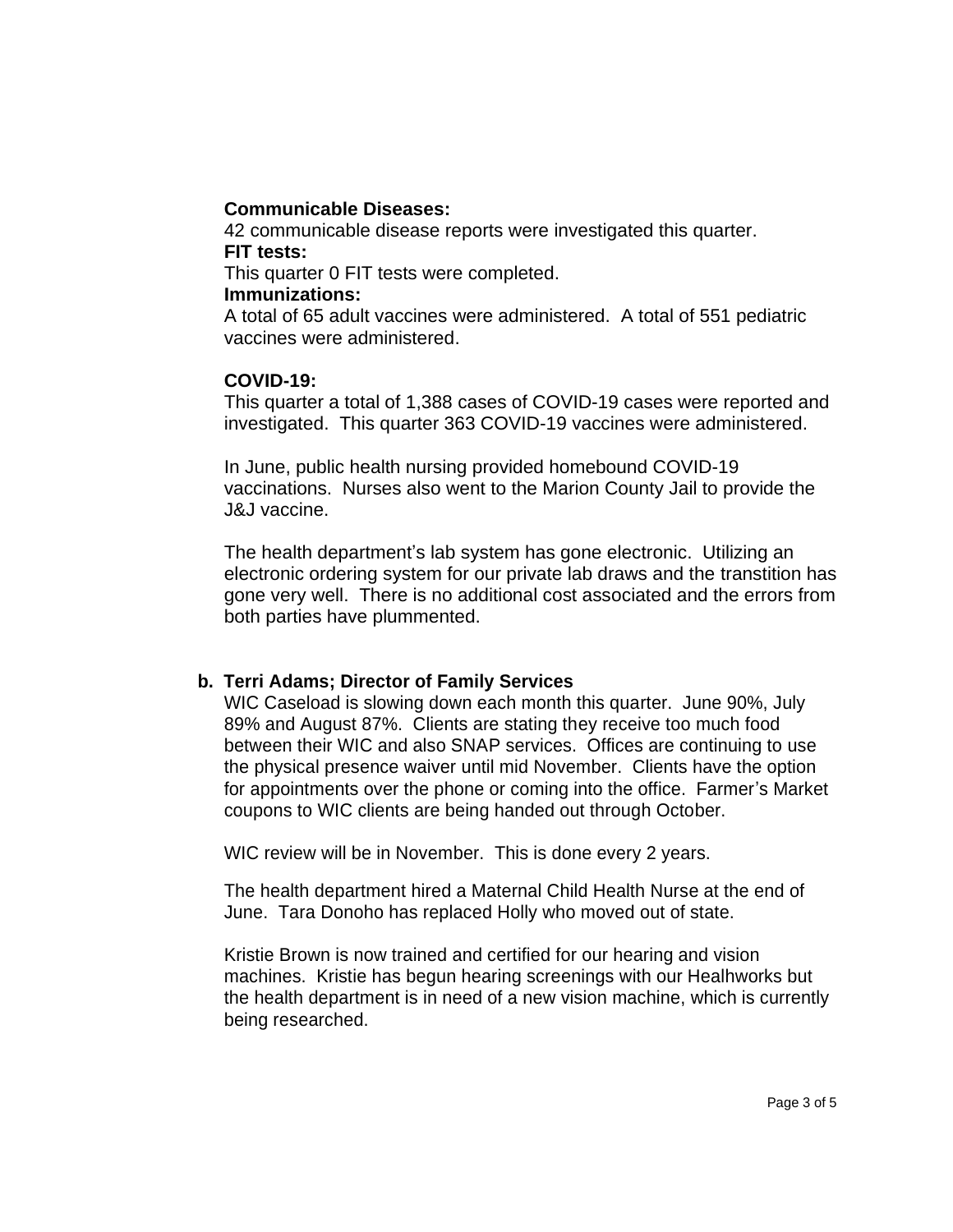#### **3. Administration: Melissa Mallow FY'22 Grants**

All grants for the FY'22 have been submitted and approved. A new grant this year is the Flu Vaccination Grant. Award amount is \$25,000. Not allowed to use it to purchase flu vaccine, but can use the funds for salaries, supplies and mileage for the off-site clinics.

# **COVID-19**

The Delta variant is in Marion County. This past quarter, the number of positive cases rose dramatically, especially in the schools. Since school started, 336 students have tested positive for COVID-19. For schools that have asked, the health department has given BINAX test kits for screening their staff and students.

As of today, 14,036 Marion County residents are fully vaccinated, which is 37.31% of the county's population.

## Juneteenth Event

On June 19<sup>th</sup> the City of Centralia hosted a Juneteeth event at the Laura Leake Park. The health department had a booth at this event, handed out various information about our programs, hand sanitizer and face masks.

# **b. FY 2022 Budget**

Ms. Mallow stated a balanced budget of \$1,338.823.92, that includes a 3% raise for staff. Keith Kessler made a motion to accept the FY 2022 Budget; Mike Morton seconded the motion. All were in favor; none opposed. The FY 2022 Budget was approved.

# **c. Building Fund**

Ms. Mallow stated the health department has a CD at the Iuka State Bank that will mature on October 13<sup>th</sup>, 2021 for \$114,986. The board discussed pulling this CD at maturity date and placing the monies into a Buidling Fund for the health department. All were in favor none opposed. The building fund transfer was approved.

# **VII. CLOSED SESSION**

None needed.